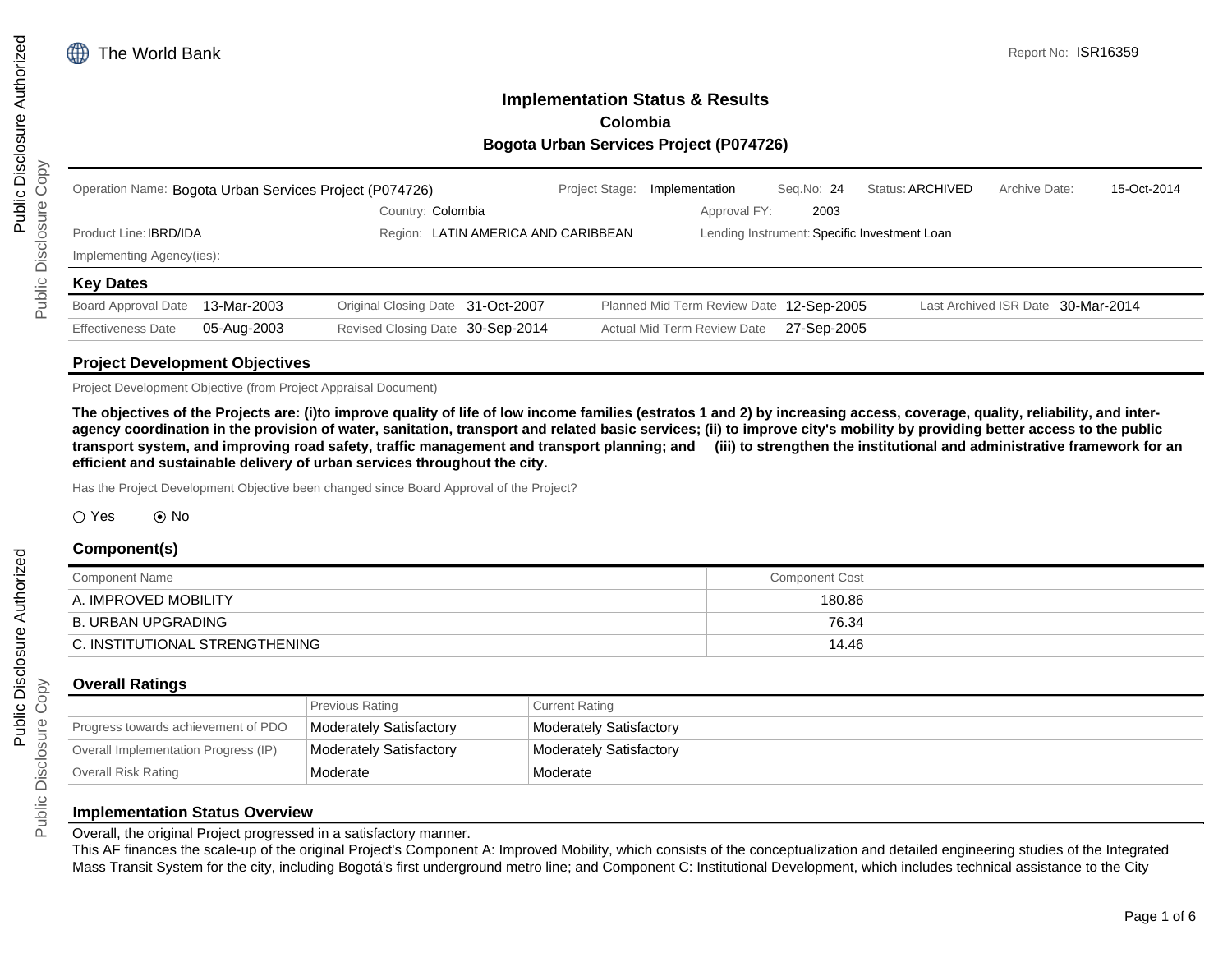

Government's Urban Development Institute (IDU) for road administration system and support to Bogotá's Cadastre Unit for enhanced cadastral management and institutional strengthening.

The Colombian-Spanish consortium in charge of the detailed engineering studies for the Bogota Metro is advancing well and on time, meeting the 15 month calendar, and completes the studies according to contract scope. Bogota will amend the design studies contract to allow additional studies to be done since the original location of the train depots has been moved to a further location due to soil problems in the original location and land availability issues, and hence the project now requires an operational 4 kilometer link to reach to the depot. This amendment will extend the duration of the contract and increase the scope and will be covered with local resources. The consortium has already started working on this extension.

The city administration is programming an open forum to present the results of the study in October, 2014.

The Metro project will continue his preparation where the Bank will provide through different instruments (Grants, advisory services) support to the two main stakeholders (Nation and City of Bogota) in different aspects like financing structuring, institutional set up, project management). The results of the study are being published and the city is planning on advancing towards project structuring and bidding stages using the designs as main input for these stages.

The rest of project's components has been accomplished and some of them with high innovation and state of the art information. The achievements under the Institutional Development Component are complete and in quality highly satisfactory for the Team, and can be summarized as follows: (i) organizational redesign and institutional strengthening of the Cadastre Unit, including the processes of cadastral update and conservation, and the design and implementation of a geographic information system to generate spatial data of Bogotá; and (ii) definition of the road users costs to be managed by the Instituto de Desarrollo Urbano (IDU) for Bogotá, and implementation of the evaluation tools of Road Networks (RONET), which continues its implementation and is rated satisfactory.

The implementation and PDO rating is Moderately Satisfactory.

The achievements under the Institutional Development Component are complete and in quality highly satisfactory for the Team, and can be summarized as follows: (i) organizational redesign and institutional strengthening of the Cadastre Unit, including the processes of cadastral update and conservation, and the design and implementation of a geographic information system to generate spatial data of Bogotá; and (ii) definition of the road users costs to be managed by the Instituto de Desarrollo Urbano (IDU) for Bogotá, and implementation of the evaluation tools of Road Networks (RONET), which continues its implementation and is rated satisfactory.

The loan is closing on September 30, 2014.

#### **Locations**

| .        |                                      |                            |         |        |
|----------|--------------------------------------|----------------------------|---------|--------|
| Country  | <b>First Administrative Division</b> | Location                   | Planned | Actual |
| Colombia | Not Entered                          | Usme                       |         |        |
| Colombia | Not Entered                          | Usaquen                    |         |        |
| Colombia | Not Entered                          | Suba                       |         |        |
| Colombia | Not Entered                          | Bosa                       |         |        |
| Colombia | Not Entered                          | Distrito Capital de Bogota |         |        |
| Colombia | Bogota D.C.                          | Bogota                     |         |        |
| Colombia | Not Entered                          | Bolivar                    |         |        |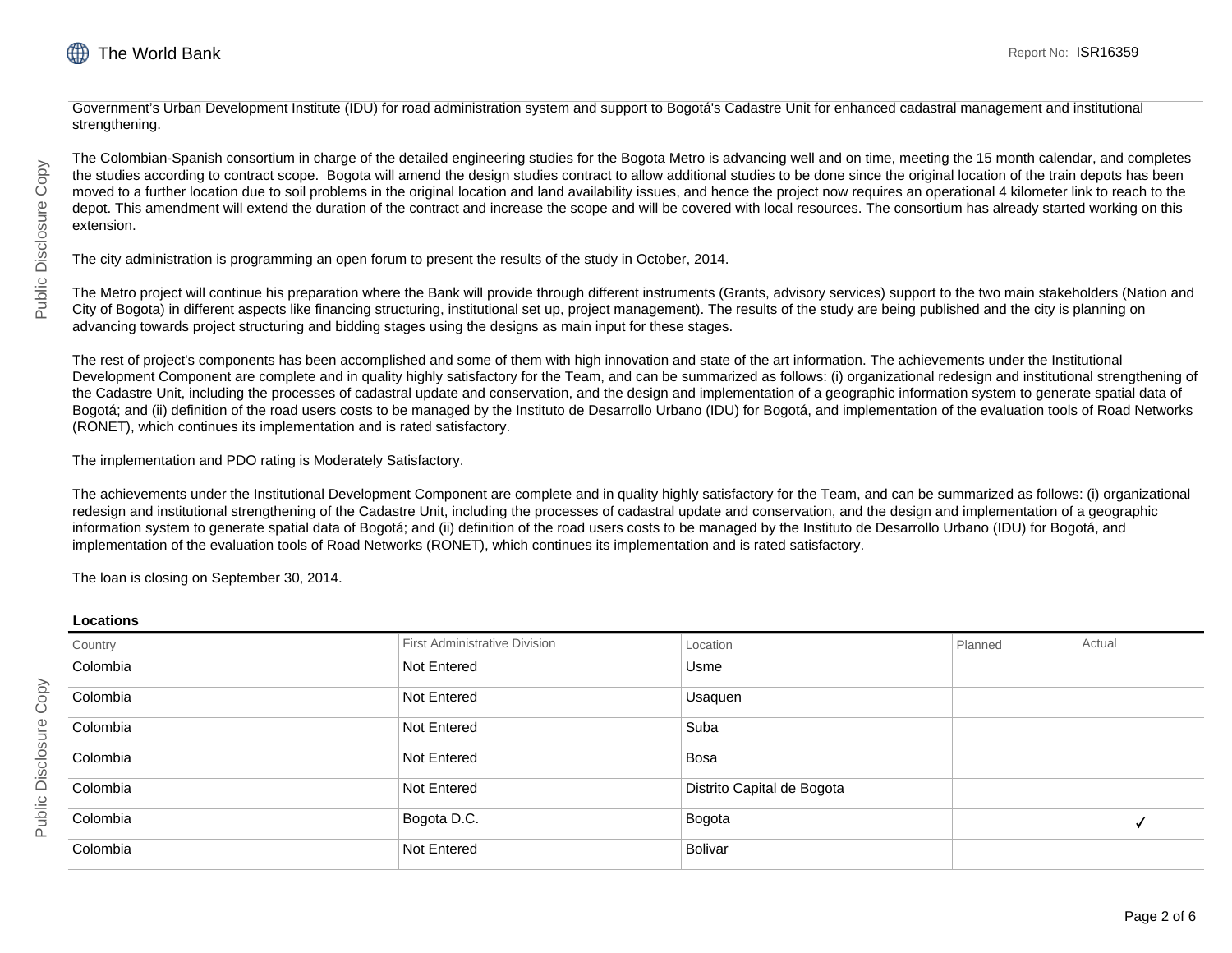| Country  | First Administrative Division | Location            | Planned | Actual |
|----------|-------------------------------|---------------------|---------|--------|
| Colombia | Not Entered                   | Chapinero           |         |        |
| Colombia | Not Entered                   | San Cristobal       |         |        |
| Colombia | Not Entered                   | Kennedy             |         |        |
| Colombia | Not Entered                   | Rafael Uribe        |         |        |
| Colombia | Not Entered                   | Santa Fe del Tintal |         |        |

### **Results**

## **Project Development Objective Indicators**

| <b>Indicator Name</b>                                                                     | Core | Unit of Measure |          | <b>Baseline</b> | Current | <b>End Target</b>                                                                                                                                                                                                                                                                                                                                                                                                                                                                                                      |
|-------------------------------------------------------------------------------------------|------|-----------------|----------|-----------------|---------|------------------------------------------------------------------------------------------------------------------------------------------------------------------------------------------------------------------------------------------------------------------------------------------------------------------------------------------------------------------------------------------------------------------------------------------------------------------------------------------------------------------------|
| Improvement of overall city mobility as shown<br>by the intermediate outcomes indicators. |      | Text            | Value    |                 |         | See intermediate outcome<br>indicators                                                                                                                                                                                                                                                                                                                                                                                                                                                                                 |
|                                                                                           |      |                 | Date     |                 |         | 31-Jul-2011                                                                                                                                                                                                                                                                                                                                                                                                                                                                                                            |
|                                                                                           |      |                 | Comments |                 |         | Several intermediate<br>indicators assess overall<br>improvement in city mobility,<br>including: (1)increased<br>number of Km covered by the<br>busway system; (2) number of<br>passengers transported; (3)<br>increased number of Km<br>interconnecting bike paths; (4)<br>Increased number of km in<br>feeder roads, (5) number of<br>passengers users of feeder<br>roads, (6) number of traffic<br>related accidents, (7) increase<br>in use of bike paths, and (8)<br>number of road safety<br>programs presented. |
| Improve quality of life in UPZ, as shown by the<br>intermediate outcomes indicators       |      | Text            | Value    |                 |         | 80% acceptance of results in<br>survey                                                                                                                                                                                                                                                                                                                                                                                                                                                                                 |
|                                                                                           |      |                 | Date     |                 |         | 31-Jul-2008                                                                                                                                                                                                                                                                                                                                                                                                                                                                                                            |
|                                                                                           |      |                 | Comments |                 |         | Several intermediate<br>indicators assess overall<br>improvement in the quality of<br>life in UPZs, including:(1)                                                                                                                                                                                                                                                                                                                                                                                                      |

Page 3 of 6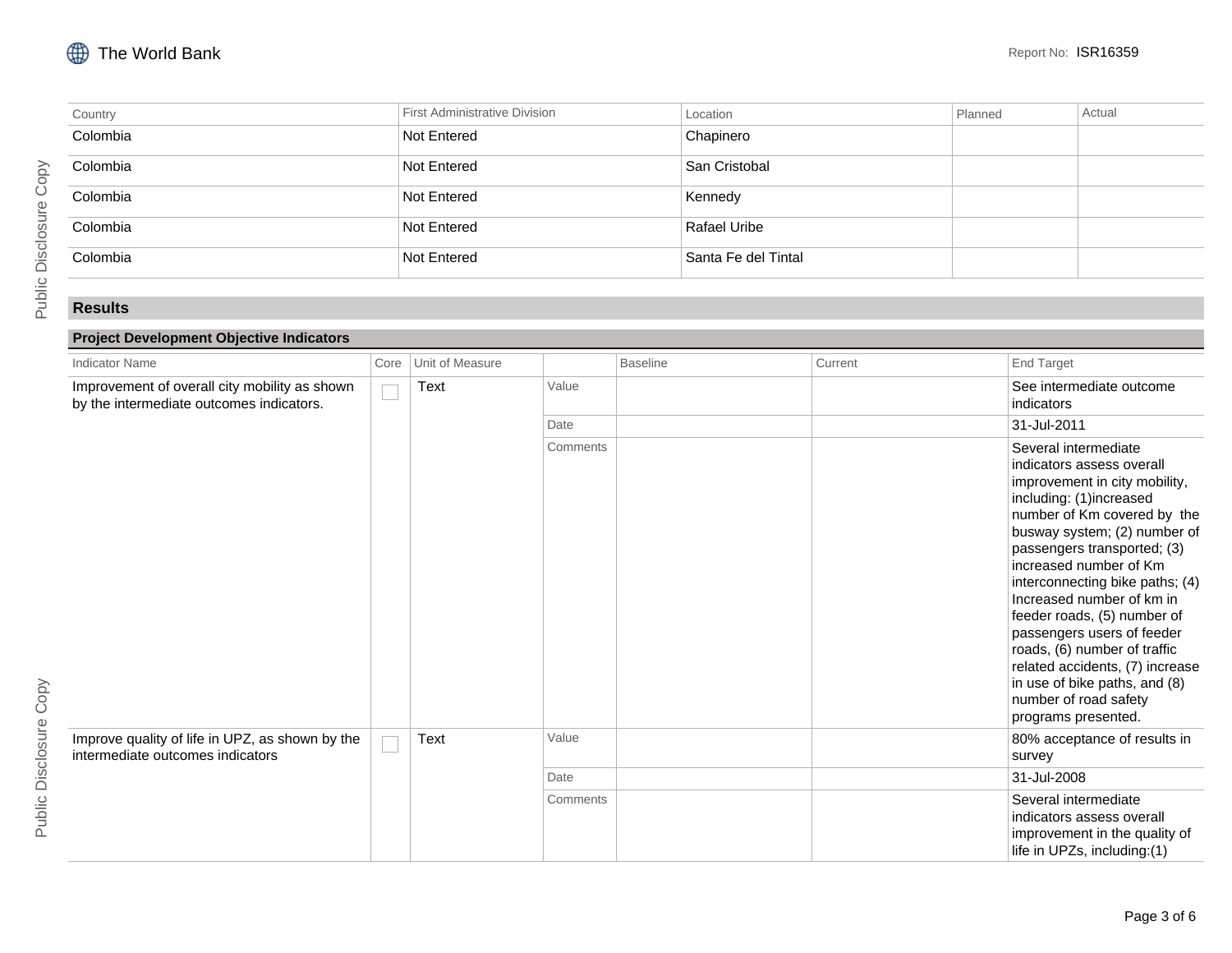|  |  | number of new water            |
|--|--|--------------------------------|
|  |  | supplyconnections, (2)         |
|  |  | number of new sewerage         |
|  |  | connections, (3) number of     |
|  |  | barrios legalized, (4) number  |
|  |  | of titling processes finished, |
|  |  | (5) number of environmental    |
|  |  | plans prepared, (6) number of  |
|  |  | families resettled, (7) number |
|  |  | of families trained in         |
|  |  | improvement works, and (8)     |
|  |  | number works constructed by    |
|  |  | community.                     |
|  |  |                                |

## **Intermediate Results Indicators**

| <b>Indicator Name</b>                                                                                                                                                       | Core | Unit of Measure |          | <b>Baseline</b>                          | Current                                                                          | <b>End Target</b>                                                                           |
|-----------------------------------------------------------------------------------------------------------------------------------------------------------------------------|------|-----------------|----------|------------------------------------------|----------------------------------------------------------------------------------|---------------------------------------------------------------------------------------------|
| For indicator 1: 1) Increased Number of Km<br>covered by the busway system, 2) Number of<br>passengers transported; 3) Increased<br>Numberof Km interconnecting bike paths; |      | Text            | Value    | 1) 0; 2) 750,000; 3)0                    |                                                                                  | 1) 10.2 Km; 2) 1.660.000; and<br>3) 15Km                                                    |
|                                                                                                                                                                             |      |                 | Date     | 05-Aug-2003                              | 14-Jun-2010                                                                      | 31-Oct-2008                                                                                 |
|                                                                                                                                                                             |      |                 | Comments |                                          | The number of passengers<br>moved by Transmilenio has<br>increased significantly |                                                                                             |
| For indicator 1: 1) Increased # of km in feeder<br>roads, 2) Number of passengers users of<br>feeder roads, 3) Number of traffic                                            |      | <b>Text</b>     | Value    | 1)0; 2) Not available; (3) N/A;<br>(4)3% |                                                                                  | 1) This indicator should be<br>revised to 111.1 km instead of<br>338 km; 2) 340,000; (3) 5% |
| relatedaccidents, 4) increase in use of bike<br>paths,                                                                                                                      |      |                 | Date     | 08-May-2003                              | 17-Dec-2009                                                                      | 31-Oct-2008                                                                                 |
|                                                                                                                                                                             |      |                 | Comments |                                          |                                                                                  |                                                                                             |
| For indicator 1: Number of road safety                                                                                                                                      |      | Text            | Value    | N/A                                      |                                                                                  | 5 programs                                                                                  |
| programs presented,                                                                                                                                                         |      |                 | Date     | 05-Aug-2003                              | 17-Dec-2009                                                                      | 31-Oct-2008                                                                                 |
|                                                                                                                                                                             |      |                 | Comments |                                          |                                                                                  |                                                                                             |
| For indicator 2: 1) Number of new water supply<br>connections, 2) Number of new sewerage                                                                                    |      | Text            | Value    | N/A                                      |                                                                                  | 1) 15.671; 2) 83.234; 3) 55;<br>and 4) 534                                                  |
| connections, 3) Number of barrios legalized, 4)                                                                                                                             |      |                 | Date     | 08-May-2003                              | 17-Dec-2009                                                                      | 31-Oct-2008                                                                                 |
| Number of titling processes finished,                                                                                                                                       |      |                 | Comments |                                          |                                                                                  |                                                                                             |
| For 2: 1) Number of environmental plans                                                                                                                                     |      | Text            | Value    | Not applicable                           |                                                                                  | 1) 2, 2) 1, 995, 3) 1, 066, 4) 55                                                           |
| prepared, 2) Number of families resettled, 3)                                                                                                                               |      |                 | Date     | 08-May-2003                              | 17-Dec-2009                                                                      | 31-Jul-2008                                                                                 |
| Number of families trained in improvement<br>works, 4) Number works constructed by                                                                                          |      |                 | Comments |                                          |                                                                                  |                                                                                             |
| community.                                                                                                                                                                  |      |                 |          |                                          |                                                                                  |                                                                                             |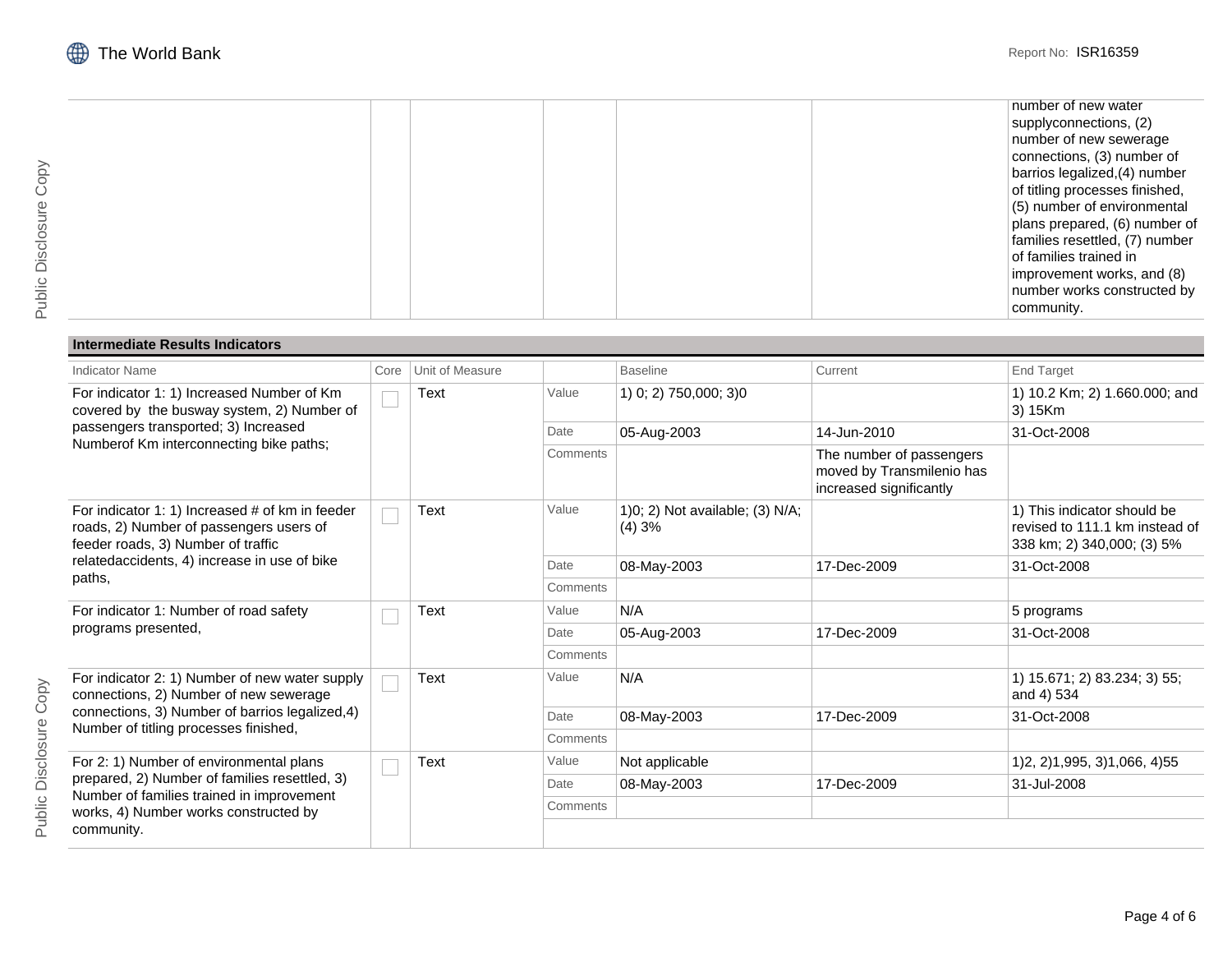|                                                                              |  | Yes/No | Value    | <b>No</b>                                                                                                                                                                                                                                                                                                                                                                                                                                                                                                         | Yes                                                                                                                                                                                                                                                                                                                                                                                                                                                                            | Yes                                                                                                                                                                                                                                                                                                                                                                                                                                                                                                         |
|------------------------------------------------------------------------------|--|--------|----------|-------------------------------------------------------------------------------------------------------------------------------------------------------------------------------------------------------------------------------------------------------------------------------------------------------------------------------------------------------------------------------------------------------------------------------------------------------------------------------------------------------------------|--------------------------------------------------------------------------------------------------------------------------------------------------------------------------------------------------------------------------------------------------------------------------------------------------------------------------------------------------------------------------------------------------------------------------------------------------------------------------------|-------------------------------------------------------------------------------------------------------------------------------------------------------------------------------------------------------------------------------------------------------------------------------------------------------------------------------------------------------------------------------------------------------------------------------------------------------------------------------------------------------------|
| Six proposed studies for integrated mass<br>transport system to be delivered |  |        |          |                                                                                                                                                                                                                                                                                                                                                                                                                                                                                                                   |                                                                                                                                                                                                                                                                                                                                                                                                                                                                                |                                                                                                                                                                                                                                                                                                                                                                                                                                                                                                             |
|                                                                              |  |        | Date     | 21-Oct-2008                                                                                                                                                                                                                                                                                                                                                                                                                                                                                                       | 27-Jul-2011                                                                                                                                                                                                                                                                                                                                                                                                                                                                    | 31-Mar-2012                                                                                                                                                                                                                                                                                                                                                                                                                                                                                                 |
|                                                                              |  |        | Comments | The six studies are: 1.<br>Conceptual Design of<br>Bogota's Metro; 2. Detailed<br><b>Engineering Design for</b><br>Bogota's First Metro Line; 3.<br>LegalStructuring forBogota's<br>First Metro Line; 4. Financial<br><b>Structuring for Bogota's First</b><br>Metro Line; 5. Social<br>Assessment for Bogota's First<br>Metro Line; 6. Environmental<br>Assessment for Bogota's First<br>Metro Line                                                                                                              | 1. Conceptual Design of<br>Bogota's Metro (Completed);<br>2. Detailed Engineering<br>Design for Bogota's First<br>Metro Line (underway); 3.<br>Legal Structuring forBogota's<br>First Metro Line (underway);<br>4. Financial Structuring for<br>Bogota's First Metro Line<br>(underway).                                                                                                                                                                                       |                                                                                                                                                                                                                                                                                                                                                                                                                                                                                                             |
| Planned TA components for IDU to be                                          |  | Yes/No | Value    | <b>No</b>                                                                                                                                                                                                                                                                                                                                                                                                                                                                                                         | Yes                                                                                                                                                                                                                                                                                                                                                                                                                                                                            | Yes                                                                                                                                                                                                                                                                                                                                                                                                                                                                                                         |
| delivered                                                                    |  |        | Date     | 21-Oct-2008                                                                                                                                                                                                                                                                                                                                                                                                                                                                                                       | 14-Jun-2010                                                                                                                                                                                                                                                                                                                                                                                                                                                                    | 31-Mar-2012                                                                                                                                                                                                                                                                                                                                                                                                                                                                                                 |
|                                                                              |  |        | Comments |                                                                                                                                                                                                                                                                                                                                                                                                                                                                                                                   | Users costs Assessment<br>HDM-4 and RONET Training                                                                                                                                                                                                                                                                                                                                                                                                                             |                                                                                                                                                                                                                                                                                                                                                                                                                                                                                                             |
| Planned TA to Cadastre Unit to be delivered                                  |  | Yes/No | Value    | <b>No</b>                                                                                                                                                                                                                                                                                                                                                                                                                                                                                                         | Yes                                                                                                                                                                                                                                                                                                                                                                                                                                                                            | Yes                                                                                                                                                                                                                                                                                                                                                                                                                                                                                                         |
|                                                                              |  |        | Date     | 21-Oct-2008                                                                                                                                                                                                                                                                                                                                                                                                                                                                                                       | 14-Jun-2010                                                                                                                                                                                                                                                                                                                                                                                                                                                                    | 31-Mar-2012                                                                                                                                                                                                                                                                                                                                                                                                                                                                                                 |
|                                                                              |  |        | Comments | Indicators: 1. Properties with<br>Cadastral information updated information updated<br>(50,000); 2. Lag in the<br>Property Tax Base (5 yrs); 3.<br>Reform to the Cadastre's<br>institutional architecture (No);<br>Upgrading of 3 cadastral<br>processes (updating,<br>upgrading and cartography);<br>5. Updated properties with<br>cadastral information<br>incorporated to new database<br>(0); 6. Integrated real-estate<br>information repository (0); 7.<br>Design and Implementation of<br>spatial data (0) | 1. Properties with Cadastral<br>(2,180,605); 2. Lag in the<br>Property Tax Base (1yrs); 3.<br>Reform to the Cadastre's<br>institutional architecture<br>(Underway); 4. Upgrading of<br>3 cadastral processes<br>(updating, upgrading and<br>cartography) Yes; 5. Updated<br>properties with cadastral<br>information incorporated to<br>new database (N/A); 6.<br>Integrated real-estate<br>information repository (0); 7.<br>Design and Implementation of<br>spatial data (1) | Indicators: 1. Properties with<br>Cadastral information updated<br>(700,000); 2. Lag in the<br>Property Tax Base (3yrs); 3.<br>Reform to the Cadastre's<br>institutional architecture<br>(Yes);4. Upgrading of 3<br>cadastral processes<br>(updating, upgrading and<br>cartography); 5. Updated<br>properties with cadastral<br>information incorporated to<br>new database (2,000,000); 6.<br>Integrated real-estate<br>information repository (1); 7.<br>Design and Implementation of<br>spatial data (1) |

# **Data on Financial Performance (as of 29-Apr-2014)**

**Financial Agreement(s) Key Dates**

Public Disclosure Copy

Public Disclosure Copy